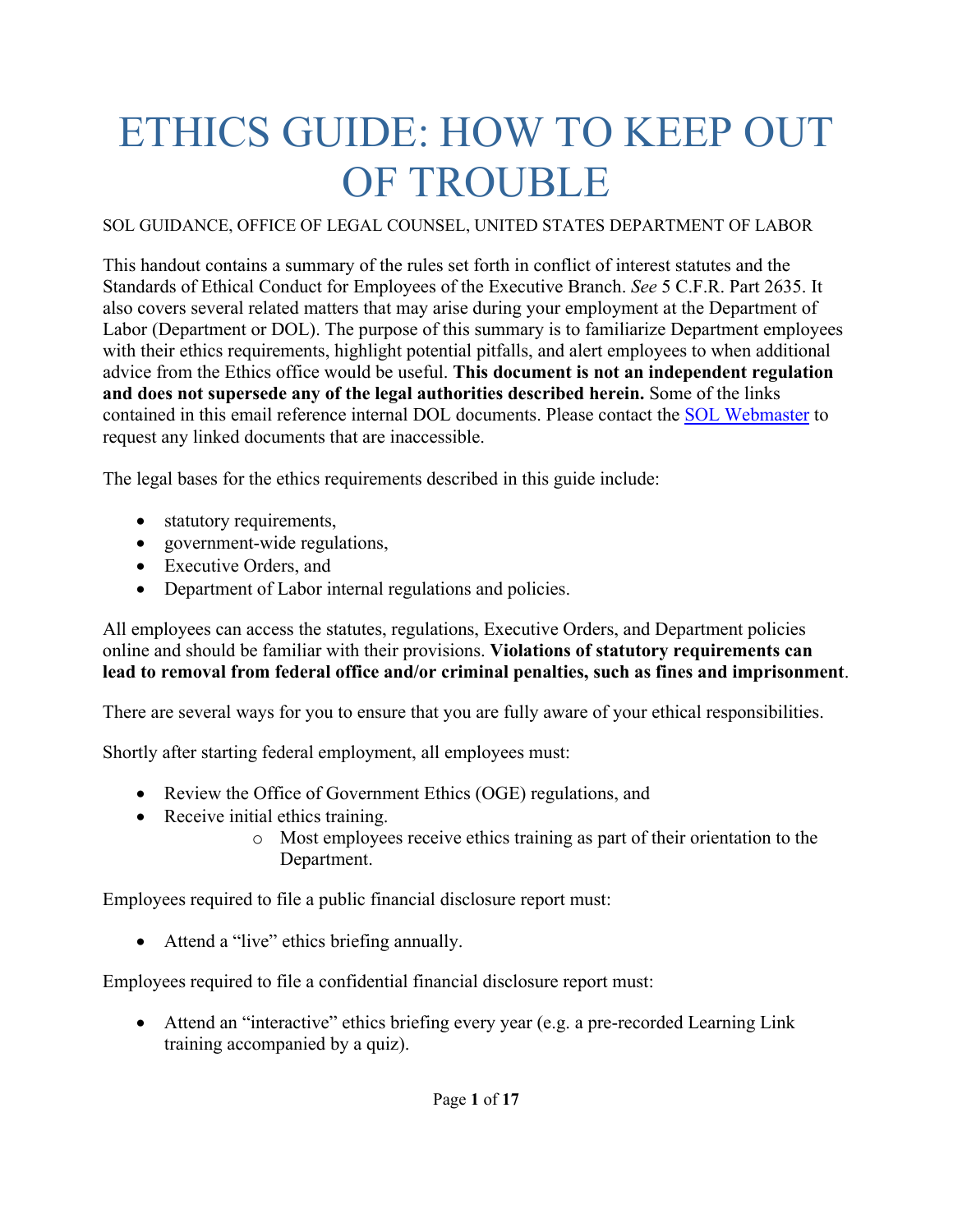NOTE: Your personnel office or agency ethics contact will notify employees as to whether they are required tofile a public or confidential financial disclosure report.

The resolution of many ethics issues depends on the specific facts involved. Therefore, you are encouraged to seek advice from the Ethics office when an ethics issue arises and to ask questions whenever you have any concerns about ethics-related matters. *See* the "Ethics Contacts" section of this document for Ethics staff contact information.

## Principals of Ethical Conduct and Employee Obligations

The Standards for Ethical Conduct for Employees of the Executive Branch are based on the following fundamental principles of ethical service set forth in 5 C.F.R. § 2635.101(b):

- Public service is a public trust, requiring employees to place loyalty to the Constitution, the laws, and ethical principles above private gain.
- Employees shall not hold financial interests that conflict with the conscientious performance of duty.
- Employees shall not engage in financial transactions using nonpublic Government information or allow the improper use of such information to further any private interest.
- An employee shall not, except pursuant to such reasonable exceptions as are provided by regulation, solicit or accept any gift or other item of monetary value from any person or entity seeking official action from, doing business with, or conducting activities regulated by the employee's agency, or whose interests may be substantially affected by the performance or nonperformance of the employee's duties.
- Employees shall put forth honest effort in the performance of their duties.
- Employees shall make no unauthorized commitments or promises of any kind purporting to bind the Government.
- Employees shall not use public office for private gain.
- Employees shall act impartially and not give preferential treatment to any private organization or individual.
- Employees shall protect and conserve Federal property and shall not use it for other than authorized activities.
- Employees shall not engage in outside employment or activities, including seeking or negotiating for employment, that conflict with official Government duties and responsibilities.
- Employees shall disclose waste, fraud, abuse, and corruption to appropriate authorities.
- Employees shall satisfy in good faith their obligations as citizens, including all just financial obligations, especially those -- such as Federal, State, or local taxes -- that are imposed by law.
- Employees shall adhere to all laws and regulations that provide equal opportunity for all Americans regardless of race, color, religion, sex, national origin, age, or disability.<sup>1</sup>

 $<sup>1</sup>$  These regulations have not been updated since their enactment. Subsequent court cases and executive orders have</sup> determined that these equal opportunity protections include sexual orientation and gender identity. We expect all employees to adhere to all laws and regulations, even if not explicitly named here. *See, e.g. Bostock v. Clayton County, Georgia*, 140 S.Ct. 1731 (2020); *U.S. v. Windsor*, 133 S. Ct. 2675 (2013); Exec. Order 13087.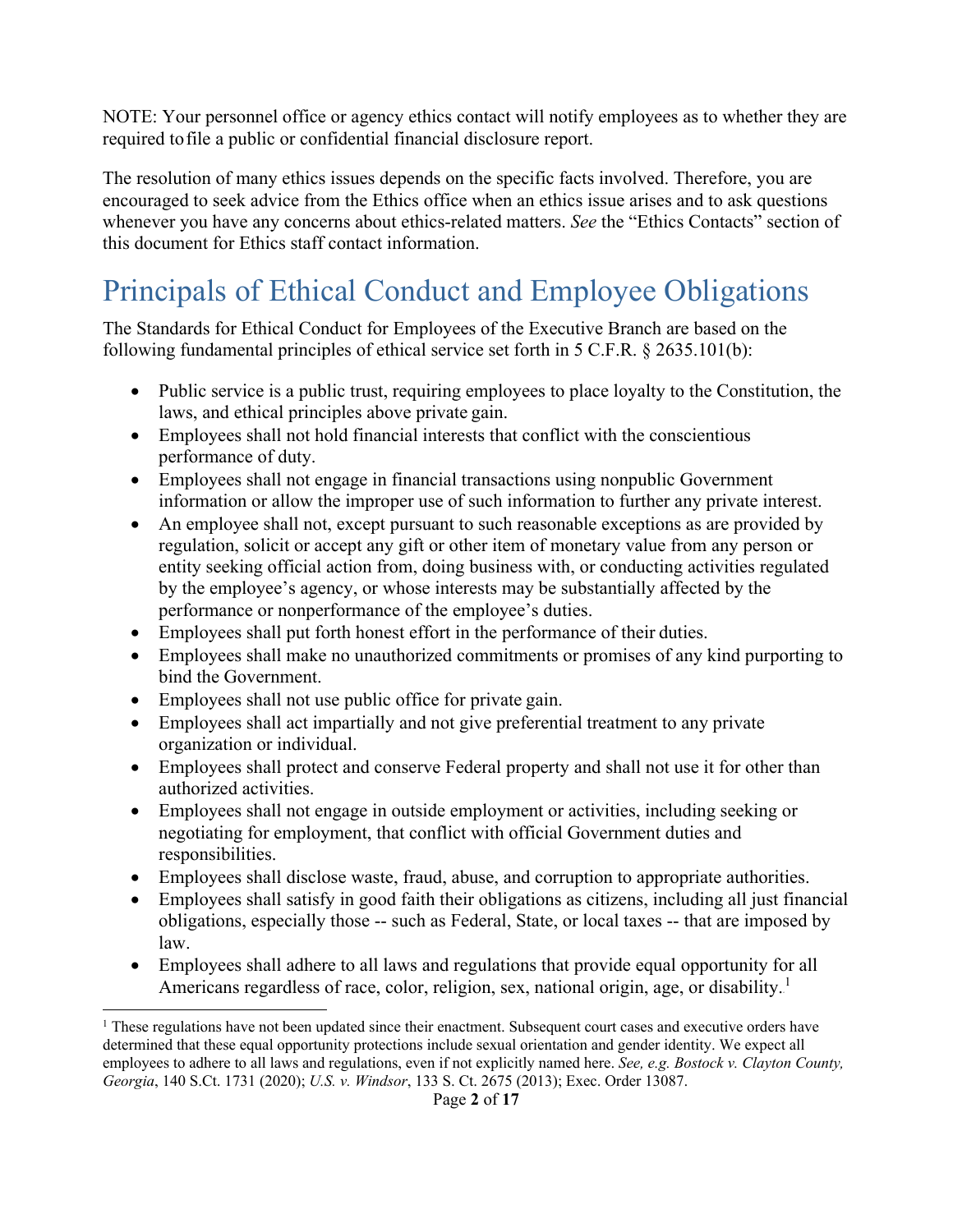• Employees shall endeavor to avoid any actions creating the appearance that they are violating the law or the ethical standards promulgated pursuant to Executive Order.

Additionally, several positions within DOL have specific responsibilities under the Federal ethics rules at 5 C.F.R. § 2638.102-107, including:

- **all employees** who are charged to make ethical conduct the hallmark of government service;
- **all supervisors** who have heightened responsibilities and must serve as models for subordinates, ensure that subordinates are aware of their ethical obligations, and work with ethics officials to resolve conflicts of interest andenforce government ethics laws and regulations;
- human resource officials:
- Inspectors General; and
- agency heads.

## Financial Conflicts of Interest

Federal employees may not participate in an official capacity in any matter that would have a direct and predictable effect on their financial interests. This rule applies to any matter involving deliberation, decision, or action that is focused on the interests of specific parties or on a discrete and identifiable class of entities. Generally, if you have such interests, you must disqualify yourself from participating in the matter unless an exemption applies or a waiver is granted. This is a criminal statute. *See* 18 U.S.C. § 208.

#### Financial Interests of Relatives and Business Associates

The financial interests of certain other persons are considered so intertwined with your own that they are attributed to you for purposes of the rule forbidding you from participating in matters affecting your financial interests.

These persons include:

- your spouse;
- minor children;
- general partners;
- non-Federal employers;
- prospective employers (including persons with whom you are negotiating for employment); and
- groups and organizations of which you are an officer, director, or trustee.

#### Remedies

Generally, the following remedies are used to address such conflicts:

- **Disqualification**—you disqualify yourself from working in an official capacity on the matter.
- **Divestiture**––where a financial interest would cause you to disqualify from central official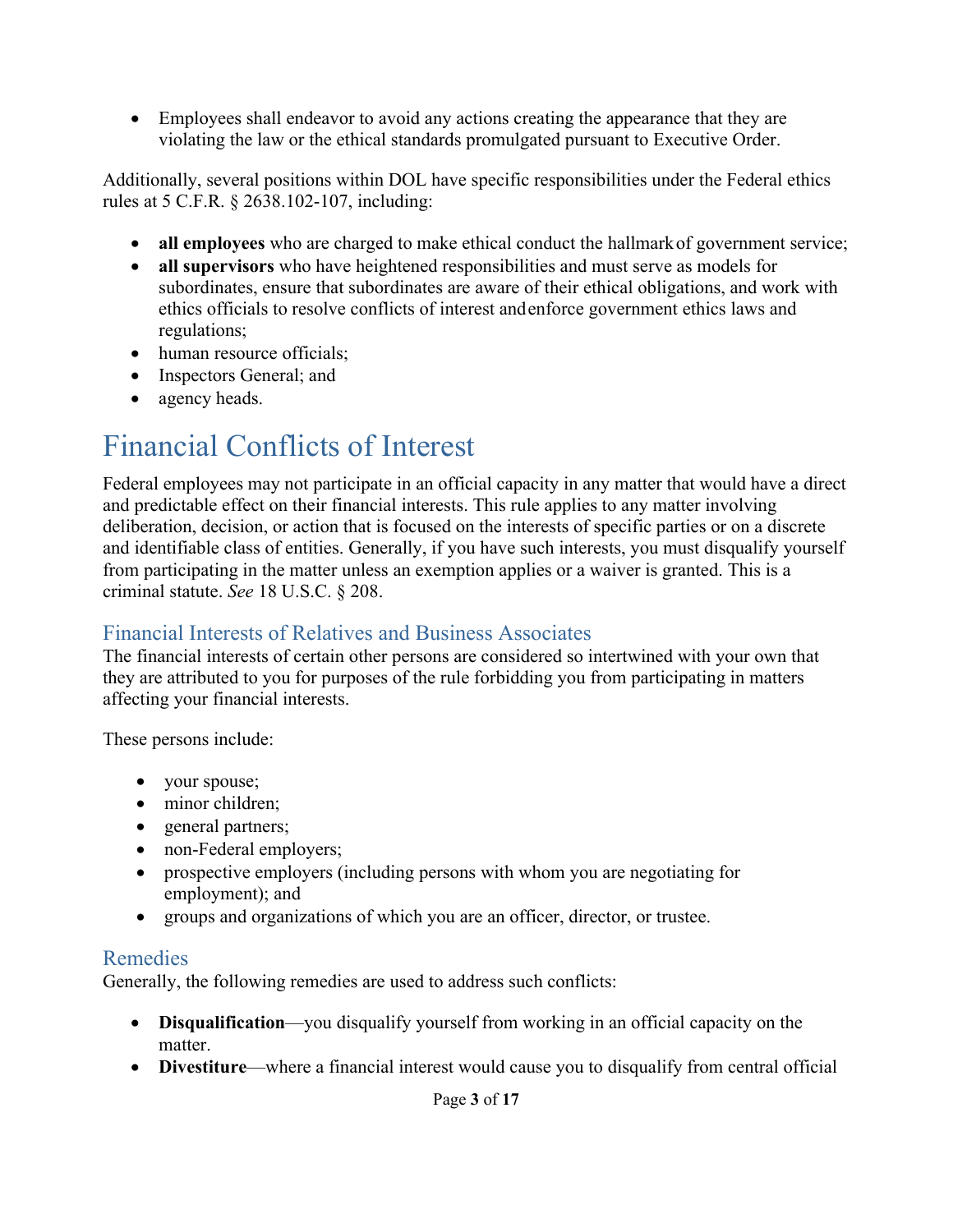responsibilities, you sell, or otherwise divest yourself of the interest (you should always consult with the Ethics Office prior to divesting of an interest).

• **Resignation**—you resign from the outside position when it poses such a conflict.

#### Exemptions

Under 5 C.F.R.  $\S$  2640.201-202, disqualification is not necessary if the financial interest is:

- held in a broadly diversified mutual fund (a fund which, according to the fund's prospectus, does not concentrate its investments in a particular industry sector or geographic area);
- held in a sector mutual fund (i.e., a fund investing in a specific industry sector) and (1) the affected holding is not invested in the sector in which the fund concentrates; or (2) the aggregate market value of the disqualifying interest in all sector mutual funds (including those of persons whose interests are imputed to the employee) does not exceed \$50,000;
- a publicly-traded stock or bond holding of \$15,000 or less (unless the matter involves specific parties and holdings in all affected parties total more than \$15,000);
- a publicly-traded security or long term Federal or municipal security in an entity that is not a party to the matter, but may be affected by the matter, and the aggregate market value of the holdings does not exceed \$25,000; or
- a publicly-traded stock or bond holding of \$25,000 or less if the matter at issue is a general policy matter and the total value of investments in the entities likely to be affected by the policy is \$50,000 or less.

### Waivers

There are limited circumstances in which the disqualification requirement may be waived, thereby allowing you to participate in matters affecting your financial interests. The waivers must be prepared by the Counsel for Ethics and approved by the head of your agency or bureau.

## Appearance of Bias

In addition to the statutory restrictions above, federal employees are prohibited from participating in matters in which certain persons with whom they have close ties ("**covered relationships**") are parties or are representing parties, if, under a reasonable person standard, participation would cause an appearance of loss of impartiality.

The key test for determining if participation in a particular matter creates the appearance of loss of impartiality is whether, in your judgment, a reasonable person with knowledge of the relevant facts would question your impartiality in the matter. *See* 5 C.F.R. § 2635.502.

Persons with whom you have a "covered relationship" include:

- persons with whom you are seeking business;
- members of your household;
- close relatives:
- employers and clients (and prospective employers and clients) of your parents, dependent children, and spouse;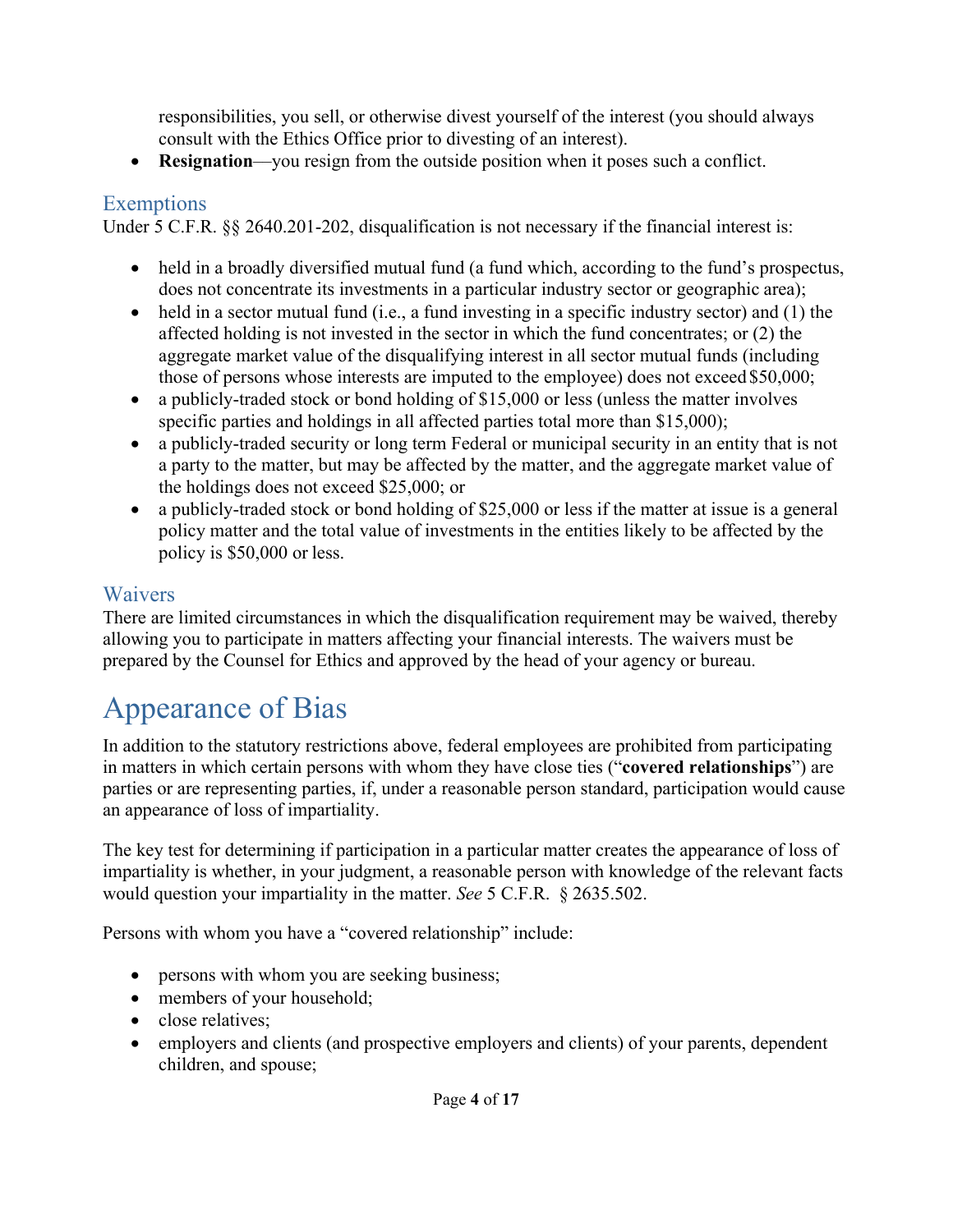- former non-Federal employers and clients (generally for a one-year period, or for a two-year period if you received an extraordinary payment from the former employer); and
- organizations (other than political parties) in which you are anactive participant.

#### Waivers

When the needs of the Government outweigh appearance concerns, special authorization to participate in the matter may be available. The Counsel for Ethics must evaluate whether a waiver is appropriate and can assist in the preparation of the necessary documentation in such cases.

## **Gifts**

### Personal Gifts from Non-Federal Sources

Federal employees may not accept gifts given to them because of their Government position or from prohibited sources.

Federal employees may not accept gifts from a person or organization that:

- has a contract, a grant, or other business with DOL or is seeking such business;
- is regulated by DOL; or
- has interests that may be affected by the performance or nonperformance of the employee's official duties.

Gifts to your spouse or minor children are considered gifts to you in most circumstances. *See* 5 C.F.R. § 2635.203(f), *see also* 5 U.S.C. § 7342(a)(1)(G).

Employees should avoid the appearance of favoritism or impropriety. Therefore, even when acceptance of a gift may be permitted by one of the exceptions listed above, an employee should refuse the gift if it would lead to questions of the employee's integrity or impartiality. *See* 5 C.F.R. § 2635.201(b). Several factors should be considered when making this determination including:

- the gift value;
- the timing;
- the interests of the giver; and
- whether disproportionate access is involved.

#### Exceptions Regarding Personal Gifts

Under 5 C.F.R.  $\S$  2635.203-204, there are a number of exceptions to the no-gifts rule, including, but not limited to the following:

- gifts of \$20 value or less (other than cash) up to \$50 per year from the same source;
- gifts based on a personal relationship (such as from a relative or friend);
- free attendance and meals at an event where the employee is officially presenting;
- invitations to widely attended events (if the Ethics office approves and the employee's supervisor provides a written determination finding that the agency interest in the employee's attendance outweighs the appearance that the employee may be improperly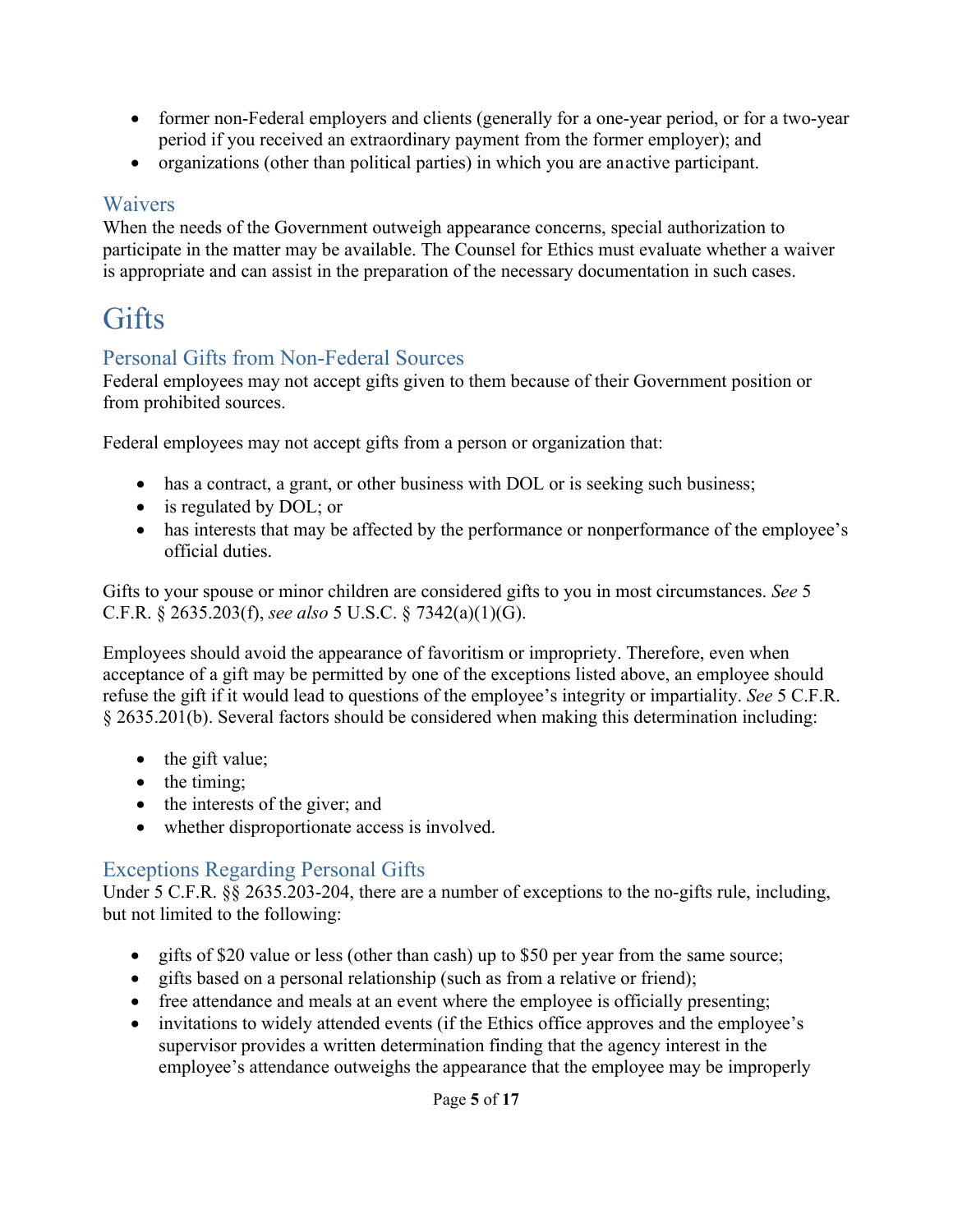influenced);

- items of little intrinsic value (such as cards, plaques, or trophies);
- discounts available to a broad range of persons;
- awards and honorary degrees (in specified circumstances);
- meals, lodging, transportation, and other benefits offered because of an outside business relationship or outside employment (or because of the employee's spouse's business or employment);
- business meals overseas (if a foreign national is present) up to the *per diem* for the city; and
- gifts from a foreign government of \$415 or less (gifts of greater value may be accepted, but become property of the Government; this dollar threshold is adjusted by regulation every three years).

Employees should contact the Ethics office if they have any questions about whether to accept a gift from a non-Federal source.

### Gifts Between Employees

Employees may not offer a gift to a supervisor or accept a gift from a subordinate except under the following circumstances:

- a gift on a special, infrequent occasion (such as a wedding, the birth or adoption of a child, retirement, or recovery from a serious illness);
- items of \$10 or less given occasionally;
- food shared in the office;
- personal hospitality at one's home; or
- a gift to a host.

*See* 5 C.F.R. §§ 2635.302, 304.

### Bribes and Salary Supplementation

Employees may not receive anything of value from a non-Federal source for taking action or failing to take action in your Government position. Employees may not accept payment for performing their official duties from a source other than the Government. *See* 18 U.S.C. §§ 201 and 209.

## **Travel**

Travel and related expenses associated with the exercise of an employee's official duties should be paid for with appropriated funds. However, in certain limited and exceptional circumstances, an agency head or the Deputy Secretary may allow an employee to accept a non-Federal organization's unsolicited offer to pay for the Federal employee's travel-related expenses incident to attendance at a training or meeting.

A non-Federal source means any person or entity other than the Government of the United States. The Department of Labor limits acceptance of offers to pay employee expenses to certain non-Federal sources. Approval may only be given to accept expenses from: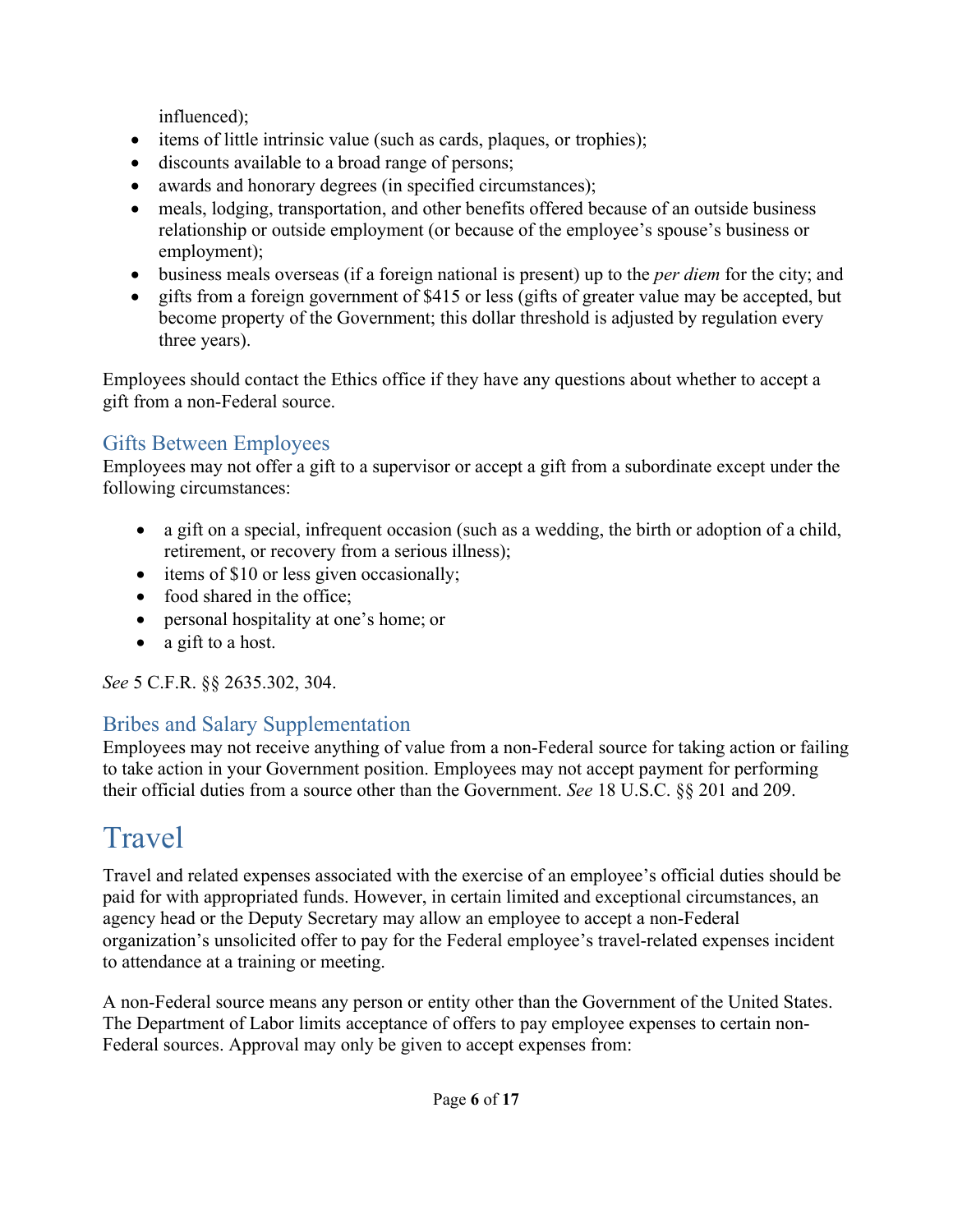- non-profit and tax-exempt organizations with either the  $501(c)(1)$  or  $501(c)(3)$  designation;
- domestic (state or local) or foreign government entities; or
- a foreign entity, only if deemed lawful and appropriate by the Secretary on a case-by-case basis.

*See* 5 U.S.C. § 4111; 31 U.S.C. § 1353; 5 C.F.R. § 410.502; 41 C.F.R. Part 304-1; and **DLMS 2** [Chapter 1700\)](https://labornet.dol.gov/workplaceresources/policies/DLMS/DLMS02/dlms2-1700.htm).

Agency heads may not approve acceptance of these expenses where approval would create the appearance of favoritism or undue influence or if it would be otherwise unethical or improper to do so.

Employees may not solicit non-Federal sources to pay for travel-related expenses. If a non-Federal source offers to pay expenses, official approval must be given in advance of the trip. Accordingly, any such request for acceptance of expenses should be made well in advance of the travel. Offers of official travel expenses accepted by Federal employees are reported on the [Office of Government](https://www.oge.gov/Web/OGE.nsf/All%20Travel%20Reports)  [Ethics' website](https://www.oge.gov/Web/OGE.nsf/All%20Travel%20Reports) bi-annually.

### For-profit Policy

The Department has a longstanding [policy](https://labornet.dol.gov/newsletters/ethics/docs/SOL-For-Profit-Policy.pdf) prohibiting official participation in functions sponsored solely by a for-profit entity. The policy serves to avoid any appearance of preferential treatment for or special access by for-profit entities. Some events fall outside the scope of the policy, and there is a process by which an individual can request an exception from the Deputy Secretary. If you have any questions regarding the policy, please contact the Ethics office.

## Non-Federal Employment and Outside Activities

While it is not necessarily prohibited for Federal employees to engage in outside employment, there are certain restrictions on outside employment based on the circumstance or type of work.

Department employees **may not** engage in outside employment or any other outside activity that conflicts with their Government responsibilities. This restriction includes:

- employment that requires disqualification from significant duties; and
- activities that create an appearance that the employee is using their public office for private gain.

In addition, the Emoluments Clause in the Constitution prohibits Department employees from working for a foreign government.

Some DOL agencies may have their own, additional rules governing outside activities. It is important to check with your agency and the Ethics office before participating in an outside activity. *See* 5 C.F.R. § 2635.802.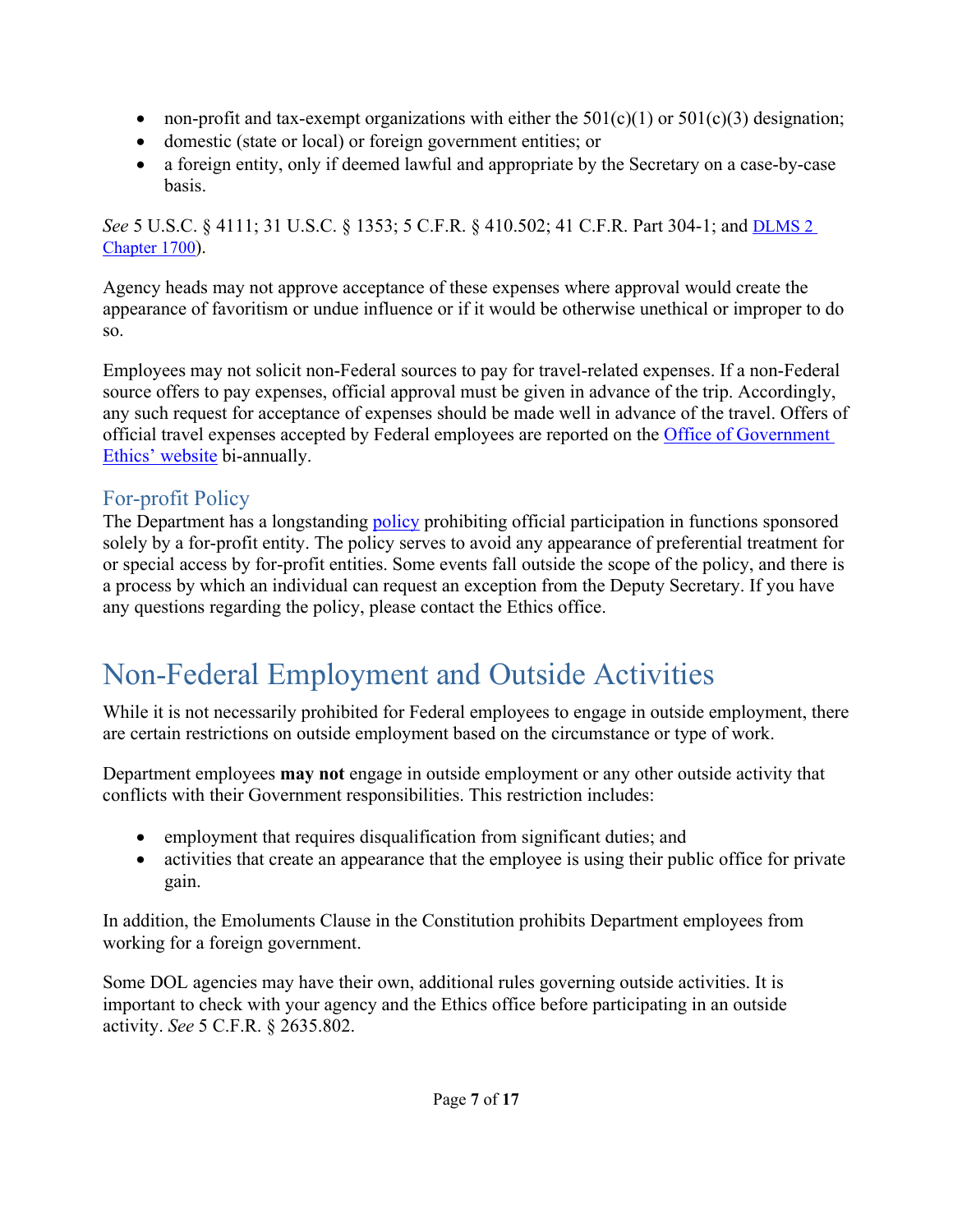#### Outside Practice of Law

There are special rules for attorneys in the Office of the Solicitor who may be thinking of engaging in the practice of law, whether for pay, or *pro bono*. Some *pro bono* activities may be allowed, as long as the individual or organization seeking *pro bono* services does not have business before the Department of Labor and the activity does not include representation before a Federal agency or Court. For those outside of the Office of the Solicitor, a case-by-case determination is needed. If you are an attorney, you should consult both your applicable bar rules as well as the Ethics office before engaging in the outside practice of law.

The Ethics office has developed a more comprehensive handout on the rules governing *pro bono*  activity, available on LaborNet.

#### Teaching, Speaking, and Writing

Generally, employees may teach courses that are part of the regularly-established curriculum at accredited colleges, universities, and other educational institutions if such activity will not interfere with the performance of official duties. However, there may be restrictions on receiving payments for other types of teaching, speaking, or writing that relates to the employee's official duties. *See* 5 C.F.R. § 2635.807.

The Ethics office has developed a more comprehensive handout on the rules governing speaking and writing, available on LaborNet.

#### Honoraria

Generally, employees may accept honoraria in connection with outside speaking engagements and other activities, provided the activity is unrelated to the employee's official responsibilities.

### Special Rules for PAS and Other Non-Career Senior **Officials**

#### Presidential appointed, Senate-confirmed (PAS) and Presidential appointee (PA) positions:

A Presidential appointee to a full-time, non-career position may not receive any outside earned income for outside employment or any other outside activity performed during their tenure in that office. *See* 5 C.F.R. 2636.306; Executive Order 12674, § 102 (1989), as amended by Executive Order 12731 (1990).

#### Non-career senior officials:

Non-career officials occupying a position classified above GS-15 of the General Schedule, e.g., non-career SES, may not receive outside earned income that exceeds 15% of the annual rate of basic pay for level II of the Executive Schedule in a calendar year. **For calendar year 2022, that amount is \$29,895.**

In addition, non-career senior officials **may not** receive compensation for:

• practicing a profession that involves a fiduciary relationship;

Page **8** of **17**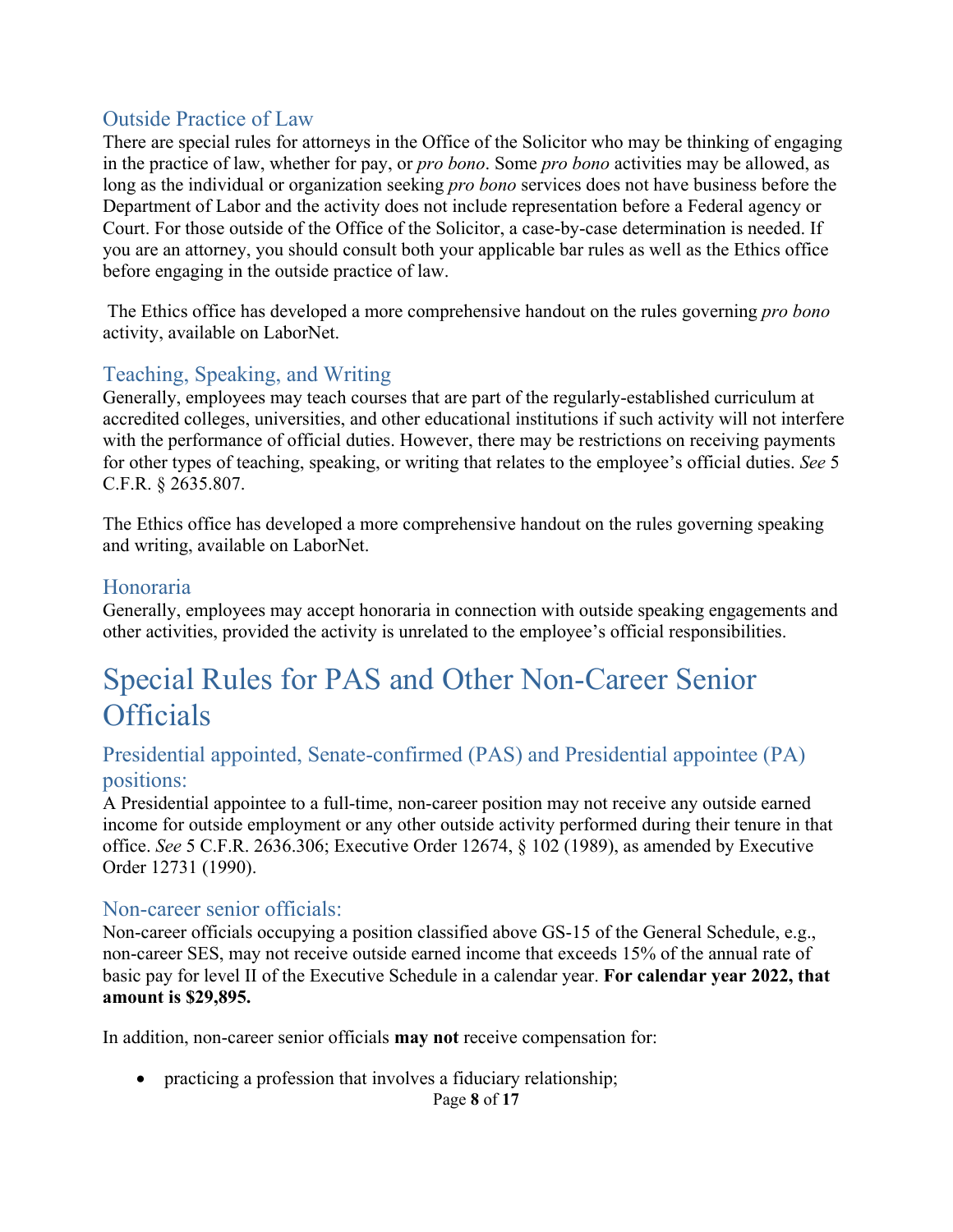- affiliating with or being employed to perform professional duties by a firm, partnership, association, corporation, or other entity that provides professional services involving a fiduciary relationship;
- serving as an officer or member of the board of directors of any association, corporation, or other entity.

NOTE: Non-career SES employees may not permit their name to be used by any of the foregoing entities after entering government service. *See* 5 C.F.R. §§ 2636.301 et seq.

## Political Activities

Under the Hatch Act, federal employees may not engage in partisan political activities during duty hours, while using Government resources (such as government-issued equipment), or while on Government premises (unless you are a PAS official). However, most employees may actively engage in a wide range of partisan political activities outside of the workplace during non-duty hours. However, employees may **never** solicit or receive campaign contributions, host a political fundraiser, or run for office in a partisan political election (except as an independent candidate in certain localities). *See generally* 5 C.F.R. Part 734.

The Ethics office has developed a more comprehensive handout on the rules governing political activity, available on LaborNet. You may contact the Ethics office with any questions about political activity or refer to the U.S. Office of Special Counsel, which has exclusive jurisdiction to investigate alleged Hatch Act violations. You can find these resources on the [U.S. Office of](https://osc.gov/Services/Pages/HatchAct-Federal.aspx)  [Special Counsel website.](https://osc.gov/Services/Pages/HatchAct-Federal.aspx)

## Lobbying the Government

Federal employees **may not** contact any Federal agency or Federal court on behalf of others to influence Government action, unless authorized as part of their official duties. *See* 18 U.S.C. §§ 203 and 205. These rules apply regardless of whether an individual reveals their status as a Federal employee.

Please note that this law can cause particular trouble for individuals when they join or leave Federal service, because it prohibits you from receiving legal fees, partnership shares, bonuses, or other forms of compensation that are derived from representational services of others in matters before the executive branch or courts. It may require you to give up a financial interest in an ongoing contingency fee case where the United States has an interest, or it may require your former/future firm to segregate their funds. Please contact the Ethics office if you think this may apply to you. *See* 18 U.S.C. § 203.

### **Exceptions**

You may represent the following parties before Federal entities if you clear the representation with the Ethics office and you do not accept compensation:

- your parents;
- your spouse;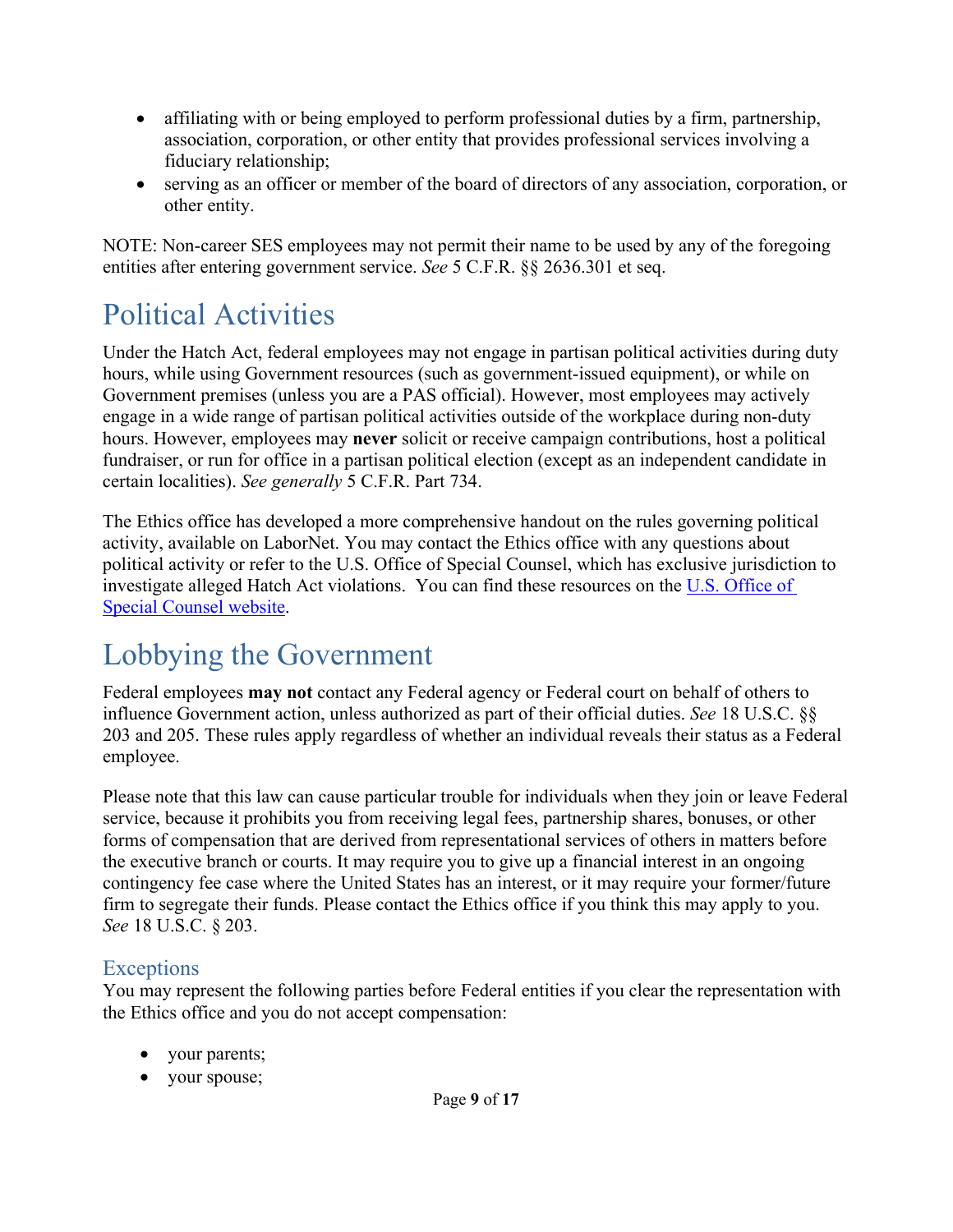- your children;
- an estate or trust; and
- other Federal employees (in some personnel disputes, provided that such representation does not conflict with official responsibilities). *See* 18 U.S.C. §§ 203(d) and 205(e).

You may also represent professional, recreational, and similar groups before the Government if:

- the majority of the organization's members are Federal employees or their spouses or dependents;
- the matter does not involve claims against the Government, proceedings in which the organization is an adversarial party, or that would result in financial benefits to the organization from the Government; and
- there is no compensation for services.

Contact the Counsel for Ethics if you need to obtain approval to represent others before the Government. *See* 18 U.S.C. § 205(d).

#### The Anti-Lobbying Act

Federal law prohibits any appropriated funds from being used for "grassroots" lobbying activities. *See* 18 U.S.C. § 1913. In addition, an appropriations rider prohibits use of DOL funds for publicity or propaganda purposes designed to support or defeat legislation before Congress.

These laws permit agencies to inform Congress of the Administration's position on matters before Congress and otherwise respond to oversight requests. Additionally, the Department is not prohibited from informing the public about pending legislation affecting the Department or even expressing the Department's view on pending legislation. The laws prohibit the Department from engaging in or promoting grassroots lobbying. For example, the Department may not contact outside individuals or organizations for the purpose of encouraging them to contact legislators to advocate views on legislative matters or use official resources to assist a private lobbying effort. If you have detailed questions on the Anti-Lobbying Act, you should consult the Office of the Solicitor, [Office of Management and Administrative Legal Services Division.](https://www.dol.gov/agencies/sol/divisions/management-administrative-legal-services)

### Misuse of Government Position and Resources

You may only use Government resources for official, authorized Government activities. This includes Government equipment, supplies, services, and the time of Government personnel. *See* 5 C.F.R. §§ 2635.701-705.

#### Use of Official Title

Your official title may not be used in connection with non-Government activities. You are prohibited from using public office for your own private gain or the private gain of another. *See* 5 C.F.R. § 2635.702. Therefore, you may **not endorse** any product, service, organization, or enterprise in your official capacity.

Page **10** of **17** For example, if you serve as an honorary co-chair of a charitable event, you may not do so in your official capacity, and you must be listed on the invitation or program by name only, or preceded by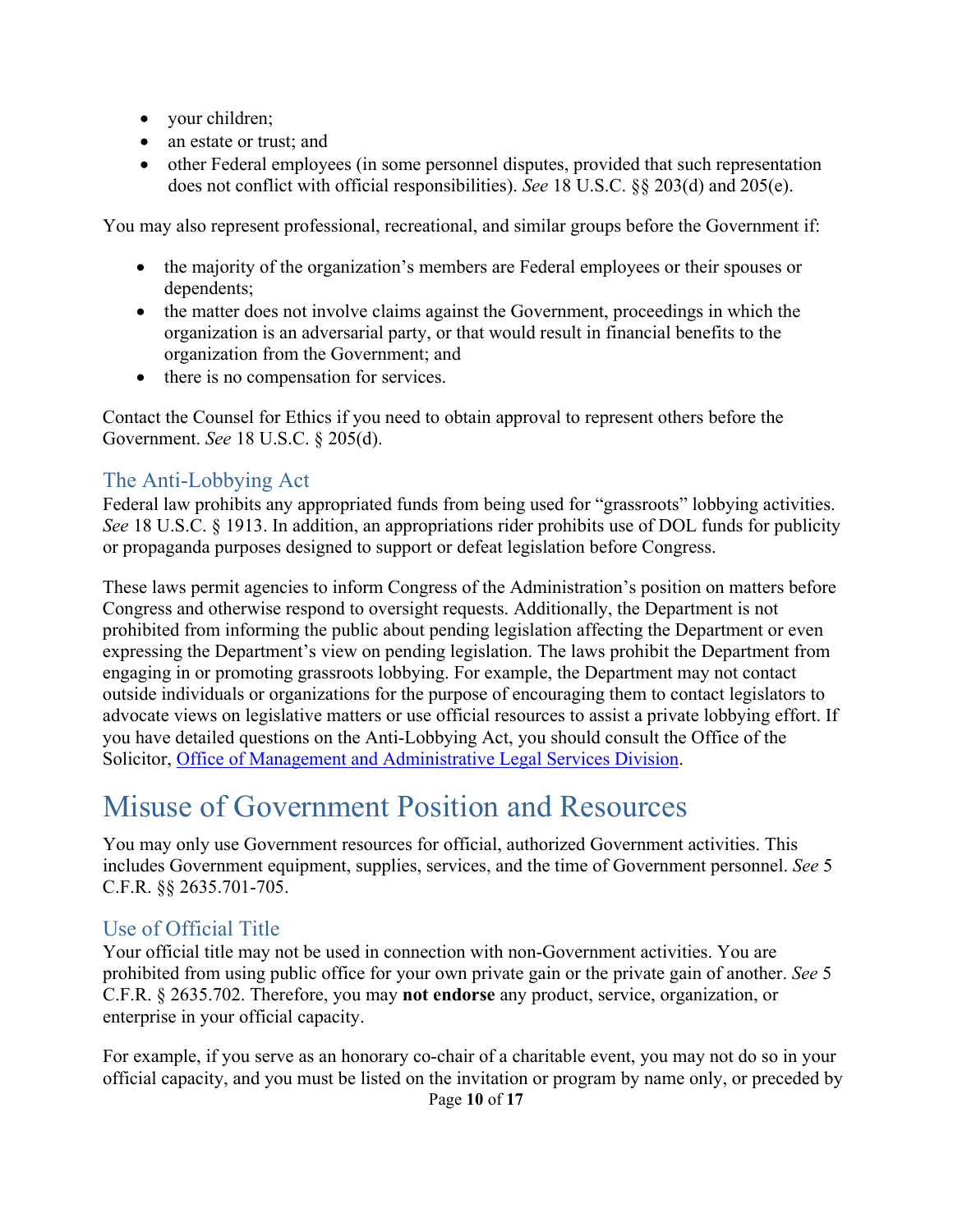the term "Honorable," if appropriate.

#### Nonpublic Information

Information learned as part of federal employment may not be used for private activities, unless it is information readily available to the public at large. Restrictions on personal use apply to nonpublic data, economic analyses, private personnel information, census data, and other nonpublic information. The improper disclosure of certain information (privacy, trade secrets, national security) is subject to criminal penalties. *See* 5 C.F.R. § 2635.703.

#### Government Office Equipment, Internet, and E-mail Services

Department policy allows personal use of Government office equipment (computers, facsimile, photocopiers, telephones, etc.), and the Internet and e-mail during duty hours on a limited basis (infrequent and short duration) if it does not interfere with the performance of official duties or office operations. Please check with your agency as they may have a separate policy prohibiting such use.

However, federal employees may not use Government office equipment, the Internet, or e-mail **at any time** to engage in the following:

- the operation of a commercial business or profit-making venture;
- partisan political activities;
- prohibited lobbying activities;
- any use that results in an additional expense to the Government;
- prohibited conduct;
- any use involving sexually explicit material;
- any activity that would discredit the Department; or
- any action that would violate a statute or regulation.

Because this limited use is considered a privilege, employees have no inherent right or entitlement to use DOL office equipment for personal use. In addition, DOL employees do not have a right or expectation of privacy while using any Government office equipment at any time, including accessing the Internet and using e-mail. *See* [DLMS 7, Chapter 900.](https://labornet.dol.gov/workplaceresources/policies/DLMS/DLMS07/dlms7-0900.htm)

### Co-Sponsorship with Outside Organizations

A frequent question that arises is whether the Department may co-sponsor conferences and other events with non-Governmental entities. However meritorious these events or organizations may be, Department employees must be very cautious about lending the Department's name or seal to such an event or entity and should consult with the Ethics office to make sure the relationship does not violate any law or policy. In addition, because such arrangements generally raise other issues aside from ethics considerations, such as appropriations and Federal Advisory Committee Act issues, employees and agencies should consult with appropriate contacts in the Office of the Solicitor.

## Fundraising

Federal employees may not engage in fundraising in an official capacity unless such action is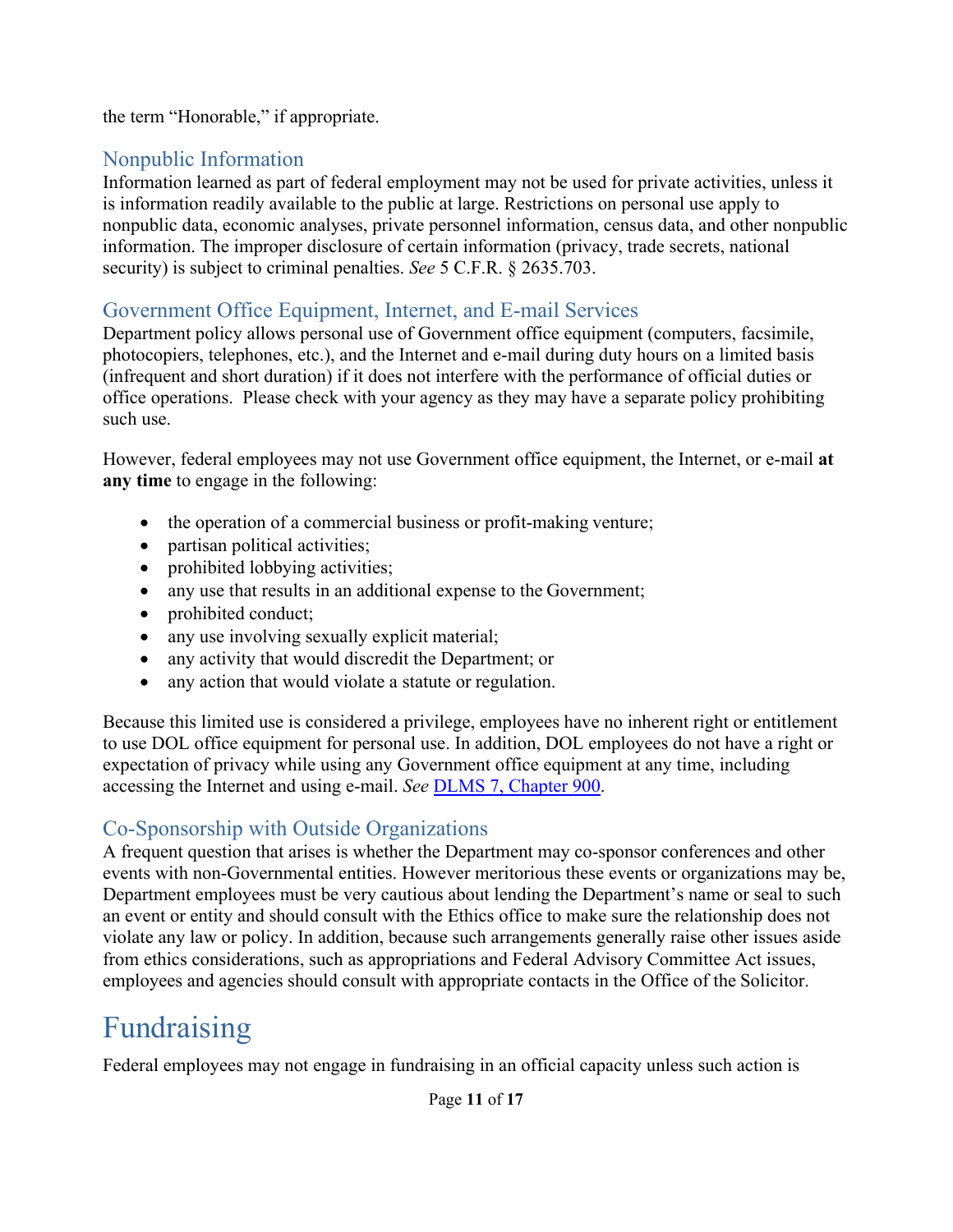specifically authorized, as in the case of the Combined Federal Campaign.

You may engage in fundraising (other than partisan political fundraising) in your personal capacity so long as it is not done during duty hours and involves no official resources, including email. Also, you may not allow your official title to be used in connection with private fundraising activities. Finally, you may not personally solicit from people or organizations you know to be regulated by or are seeking action from your DOL component or that may have an interest in matters that can be affected by your official duties. *See* 5 C.F.R. § 2635.808.

The Ethics office has developed a more comprehensive on the rules governing fundraising, available on LaborNet.

## Social Media

The Federal Ethics rules apply to social media use, in both your personal and official capacities. The Ethics office has developed a more comprehensive [handout](https://labornet.dol.gov/me/hr/ethics/Ethics-and-Use-of-Social-Media.pdf) on the rules governing social media activities, available on LaborNet. The [U.S. Office of Special Counsel website](https://osc.gov/Services/Pages/HatchAct-Resources.aspx#tabGroup02) also has resources related to social media and the Hatch Act.

## Restrictions on Seeking Employment

Federal employees may enter into discussions or agreements regarding future employment with anyone.

However, once an employment search begins you **must disqualify** yourself from participating as a Federal employee on any matter likely to affect an entity that you have contacted, or that has contacted you, regarding future employment. This restriction applies whether the contact is direct or through an intermediary, such as a headhunter. Your disqualification must continue until:

- you leave Federal service;
- either you or the prospective employer rejects future employment; or
- two months have passed since you sent an unsolicited notice of interest in employment. *See* 5 C.F.R. § 2635.602.

Non-career employees must provide notice to the Counsel for Ethics of any engagement in the employment process with a non-Federal entity. The template to provide notice is provided in your monthly STOCK Act e-mail reminders.

#### Special Rule for Procurement Officials

If you are participating in a procurement above the simplified acquisition threshold (\$150,000), you must report prospective employment contacts to your supervisor and the Counsel for Ethics in writing. *See* 41 U.S.C. § 423(c).

#### Post-Employment Restrictions

After leaving Federal service, employees are **permanently** barred from representing others before Federal agencies or courts concerning particular matters involving specific parties (such as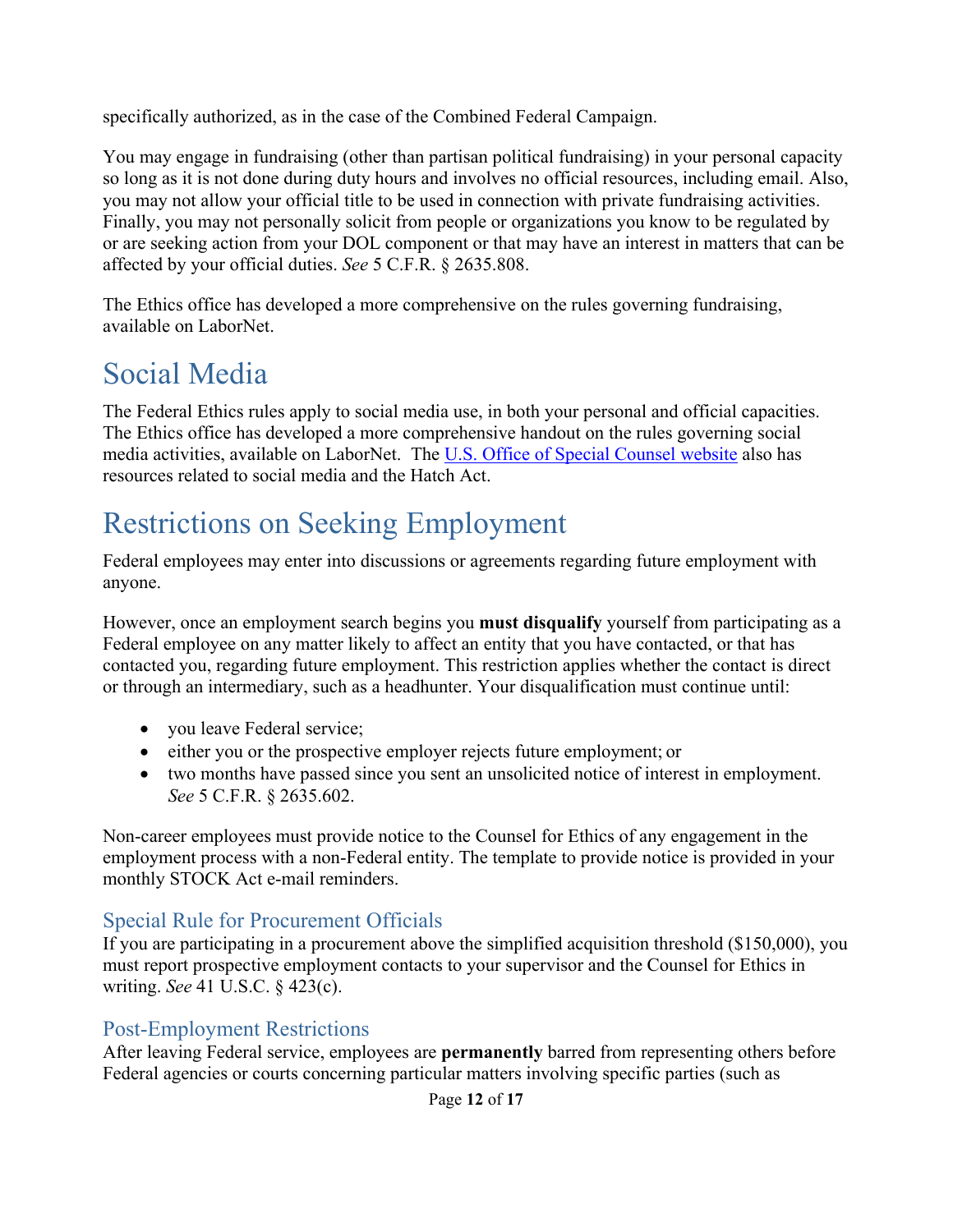contracts, licenses, litigation, and investigations) if they participated in the particular matter personally and substantially while with the Federal Government.

Employees will also be barred for **two years** from representing others concerning specific party matters that were pending under their official responsibility during their last year of Government service, such as matters on which a subordinate worked, even though they did not participate personally and substantially. *See* 18 U.S.C. § 207.

Federal employees are also barred from disclosing nonpublic information regarding certain ongoing trade or treaty negotiations.

The prohibition on "representational activities" includes:

- attending meetings;
- writing letters;
- making telephone calls; and
- engaging in other communications to Government officials with the intent to influence Government action.

Former employees are not barred from participating behind-the-scenes or from requesting publicly available information.

### Rule for Senior Employees

Senior Employees have an additional bar on contact with their former agency. If you are a senior employee, you will be barred for one year from contacting your former agency or from representing or assisting in representing a foreign government or foreign political party in matters involving the United States Government. The term "senior employee" includes employees whose salary is set by the Executive Schedule or whose rate of basic pay exceeds 86.5 percent of the rate for level II of the Executive Schedule (EL II). For calendar year 2022, that amount is \$176,201 prior to locality adjustment.

### Rule for Procurement Officials

Procurement officials may not accept compensation from the contractor on a contract valued at over \$10 million for one year after they have served either as a procurement official on the procurement, as a program manager, or as an administrative contracting officer on that contract. *See* 41 U.S.C. § 423(d).

### Exceptions

There are some exceptions to the post-employment restrictions for all employees, including

- testifying in court; and
- representing international organizations.

There is also an exception for senior employees when they represent state and local governments, institutions of higher learning, or hospital or medical research organizations.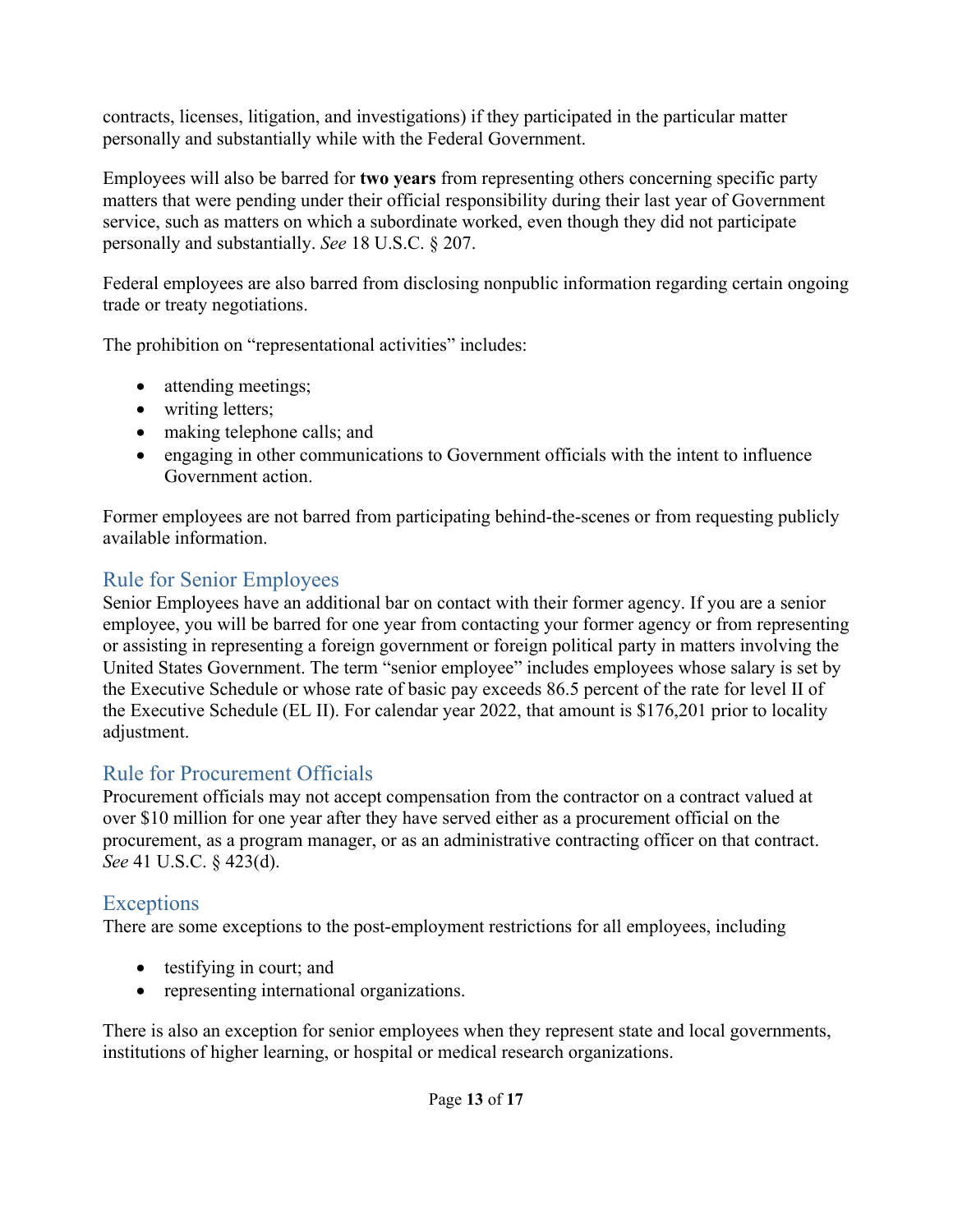The Ethics office has developed a more comprehensive guidance further explaining the rules regarding post-employment restrictions, available on LaborNet. Please reach out to the Ethics office for further advice.

## Financial Disclosure

### Public Filers

High-level officials in the Executive Branch are required to report certain financial interests publicly to ensure that every citizen can have confidence in the integrity of the Federal Government. These forms are available to the public upon request.

The following people are required to file Public Financial Disclosure Reports (OGE 278e forms):

- Presidential appointed-Senate Confirmed employees (PAS officials),
- Presidential Appointees (PA officials),
- career and non-career members of the Senior Executive Service (SES),
- all schedule C employees, and
- administrative law judges.

Public filers also must report transactions involving securities and will receive a monthly notice concerning this obligation.

### Confidential Filers

Other employees whose performance of federal duties could have a significant impact on the interests of members of the public are required to file Confidential Financial Disclosure Reports (OGE Form 450). These forms are, except in very limited circumstances, exempt from public disclosure.

### Disclosure Report Guidance

Public and Confidential Financial Disclosure Reports are collected upon entry into a position for which such reports are required, annually thereafter, and upon termination from federal service. If you are required to file such a report, please keep in mind that the information you disclose is used to provide advice to you in order to ensure that you do not inadvertently engage in prohibited activities. In order to provide this advice (and to certify that the report includes all necessary information), it is important that the information you provide be as complete as possible. *See generally*, 5 C.F.R. Part 2634.

Please be sure to include the following information when completing disclosure reports:

- the full name of any mutual fund (not just the generic name of the company managing the fund);
- specific holdings in any pension funds, trusts, or investment accounts;
- a short description of the activities or industry sector of any privately-held company or limited partnership; and
- assets and sources of income of your spouse.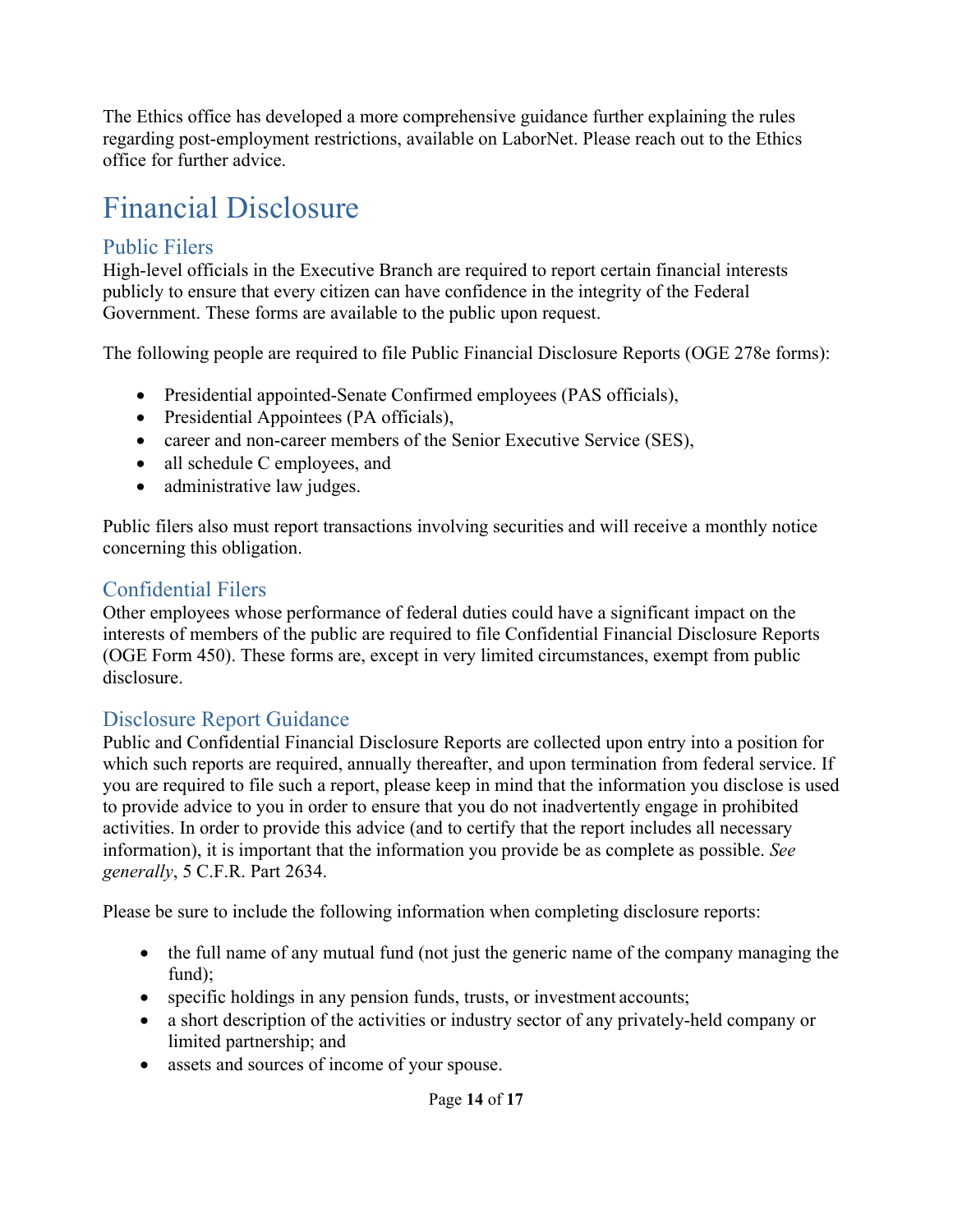For advice about financial disclosure matters, contact the Ethics Program Manager, Marilynn Brown, at (202) 693-5510.

## Executive Order Ethics Pledge for Appointees

On January 20, 2021, President Biden issued the Executive Order on Ethic Commitments by Executive Branch Personnel. One of the requirements under the Executive Order is that appointees of his Administration sign an Ethics Pledge confirming a commitment to abide by the provisions the President has set forth in the Order.

These requirements are in addition to those set forth in the ethics laws and regulations described earlier in this Guide*.* 

Non-career appointees (including PAS officials, PA officials, non-career SES employees, and Schedule C employees) at the Department of Labor, with few exceptions, must sign the Ethics Pledge and are subject to its provisions.

Generally, under the Executive Order, appointees must commit to:

- not accept gifts from registered lobbyists or lobbying organizations (subject only to a limited number of exceptions provided in the OGE Standards of Ethical Conduct, as well as other exceptions that OGE may authorize in the future for situations that do not implicate the purpose of the gift ban);
- not accept any salary or other cash payment (or non-cash benefit in lieu of cash) from a former employer, which is only provided to individuals accepting a position in the United States Government;
- disqualify themselves for two years after appointment from participation in any particular matter involving specific parties that is directly and substantially related to their former employer or client;
- disqualify themselves for two years after appointment from participation in any particular matter on which they lobbied or engaged in registrable activity under the Foreign Agents Registration Act (FARA), 22 U.S.C. § 611 et seq., if the lobbying or registrable activity occurred within the two years prior to the appointment;
- disqualify themselves for two years after appointment from participation in the specific issue area in which they lobbied or engaged in registrable activity on a particular matter within the two years prior to the appointment;
- not seek or accept employment with any executive agency they lobbied, or engaged in registrable activity with respect to, within the two years prior to the appointment;
- not engage in activity on behalf of any foreign government or foreign political party that would require registration under FARA for two years after departure from Federal service;
- not lobby any covered executive branch official (as described in the Lobbying Disclosure Act) or any non-career SES appointee for the remainder of the Administration or for two years following the appointee's departure from federal service;
- agree that if they are Senior and Very Senior employees subject to 18 U.S.C. 207(c) and 207(d), they will not "materially assist" others in making communications or appearances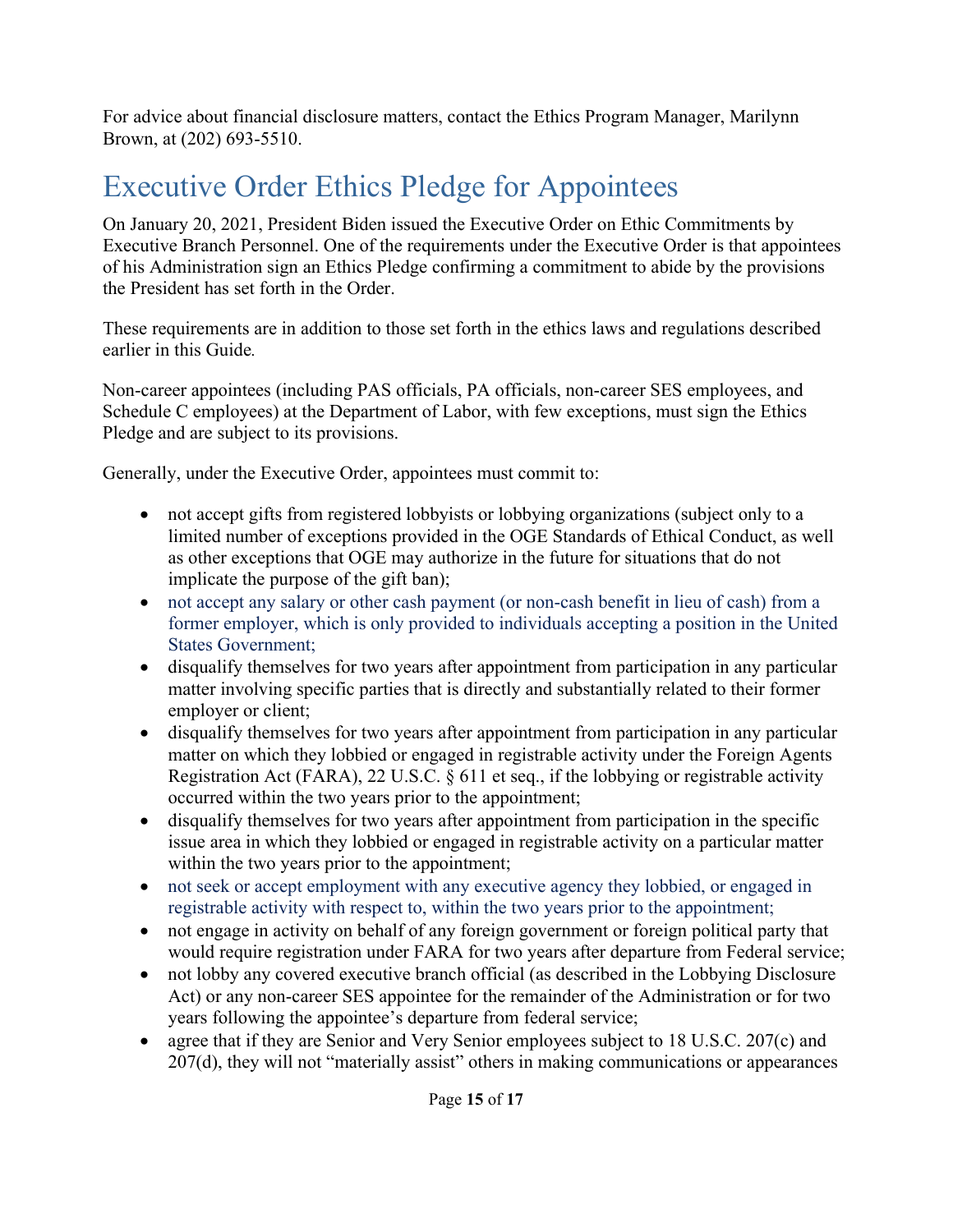that they would be prohibited from undertaking on their own behalf for one year following the appointee's departure from federal service; and not hold themselves out as available to engage in lobbying activities in support of any such communications or appearances or otherwise engage in any such lobbying activities for a period of one year following the appointee's departure from federal service;

- commit to ethical choices of post-Government employment that do not raise the appearance that the employee used Government service for private gain, including by using confidential information and relationships established in federal employment for the benefit of future clients; and
- agree that any hiring or other employment decisions they make will be based on the candidate's qualifications, competence, and experience;

The Executive Order also provides for enforcement of the Pledge through civil action by the Attorney General. Moreover, the Order provides for agency debarment proceedings against former appointees found to have violated the Pledge, pursuant to debarment procedures established by each agency in consultation with OGE.

### Gifts from Lobbyists

As mentioned above, the Ethics Pledge prohibits appointees from accepting gifts from registered lobbyists or lobbying organizations for the duration of their service as an appointee. In order to provide more certainty to appointees, this prohibition covers only gifts received from a lobbyist or lobbying organization that actually has filed a registration with the Secretary of the Senate and the Clerk of the House of Representatives. The registration lists are available via searchable registrant databases on [House](http://lobbyingdisclosure.house.gov/) and [Senate](https://lda.senate.gov/filings/public/filing/search/) websites.

OGE Guidance on this issue emphasizes that the phrase "registered lobbyist or lobbying organization" includes any "organization filing a registration," not just lobbying firms. In particular, the ban includes any organization that registers because it employs at least one in-house lobbyist on its own behalf. The ban applies without regard to whether the particular lobbyist or organization has any dealings with the appointee's own agency.

"Gifts" are most items of value; examples include free attendance at events where meals are served; receptions; sporting events; and similar widely attended gatherings. This definition of "gifts" does not include, for example:

- modest refreshments (e.g., coffee & donuts);
- items of little intrinsic value (e.g., greeting card, plaque) intended solely for presentation; and
- benefits available to all Government employees or all uniformed military personnel.

Individuals who sign the Ethics Pledge may accept **only** the following gifts:

- gifts based on a personal relationship;
- discounts and similar benefits;